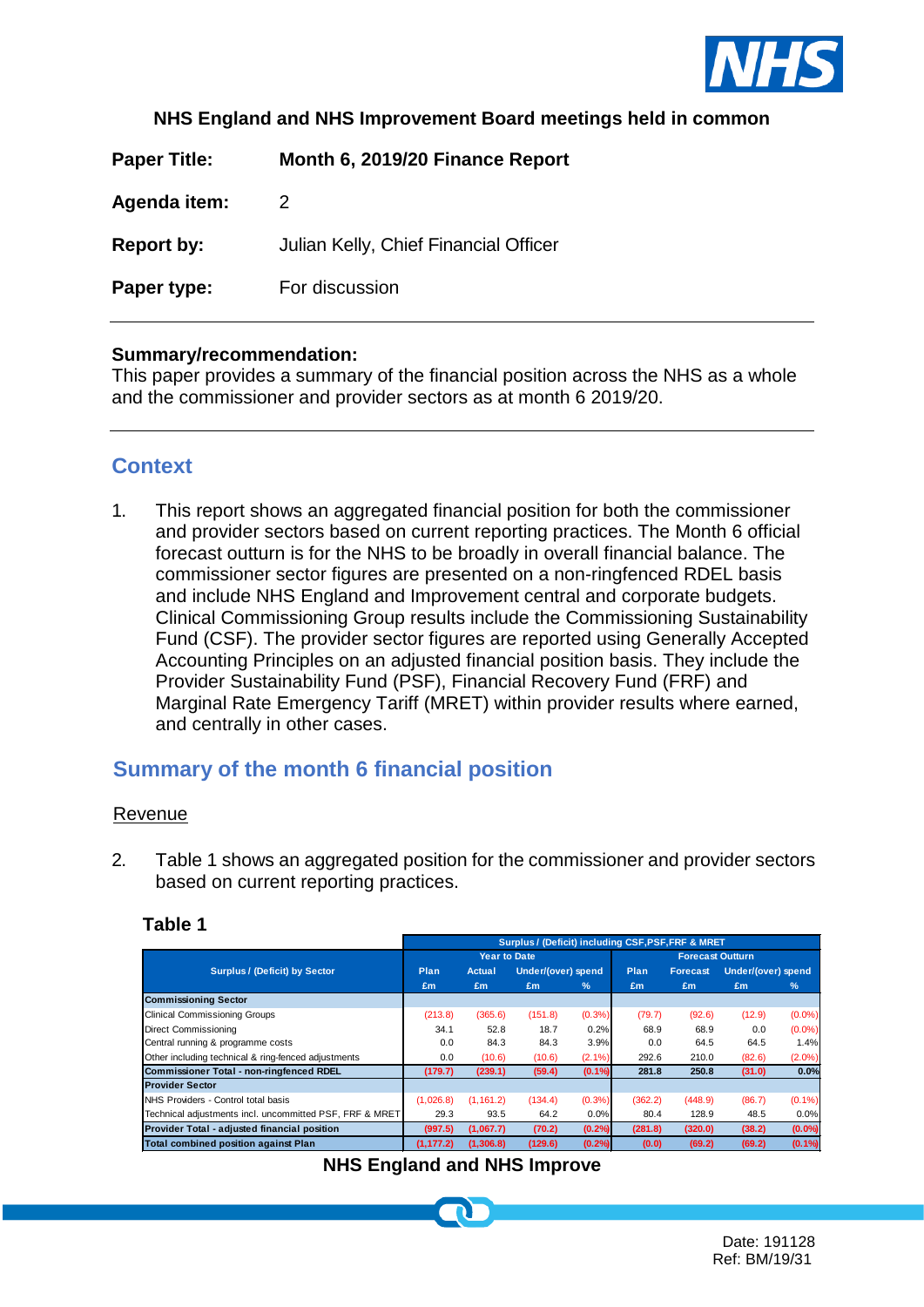- 3.
- 4. In summary, the month 6 financial position across the NHS against plan is a year to date revenue overspend of £129.6m, a variance of 0.2%.
- 5. This includes a commissioning sector adverse variance to plan of £59.4m. The forecast is that all but two CCGs will recover their position to breakeven by the end of the financial year. At the same time last year, 11 CCGs were forecasting adverse variances to plan. (The adverse forecast variance of £82.6m against 'Other including technical' reflects greater pressure than expected from the movement against provisions. If the established pattern of previous years repeats itself, we anticipate that this pressure will reduce by year end.)
- 6. The provider sector at month 6 is £70.2m adverse to plan. This compares to £87m at the same point last year, including PSF/FRF/MRET. The year to date deficit is £161m lower than the same point last year.
- 7. The 33 trusts reporting a financial position that is worse than plan (including PSF) compares with 87 trusts who reported a position worse than plan at the same time last year.
- 8. The provider sector as a whole is forecasting to finish the year essentially on plan.
- 9. At month 6, commissioners are forecasting to deliver savings of £2.94bn; providers are forecasting to deliver savings of £3.1bn.

## **Capital**

- 10. To month 6 the NHS has spent £1.5bn capital, compared to £1.2bn at the same point last year.
- 11. Further detail on the commissioner financial position can be found in appendix A, and on the provider financial position in appendix B. As is always the case, full quarterly reporting will be published in due course. More detailed financial information can be found on the NHS England and Improvement website. <https://www.england.nhs.uk/publication/financial-performance-reports/>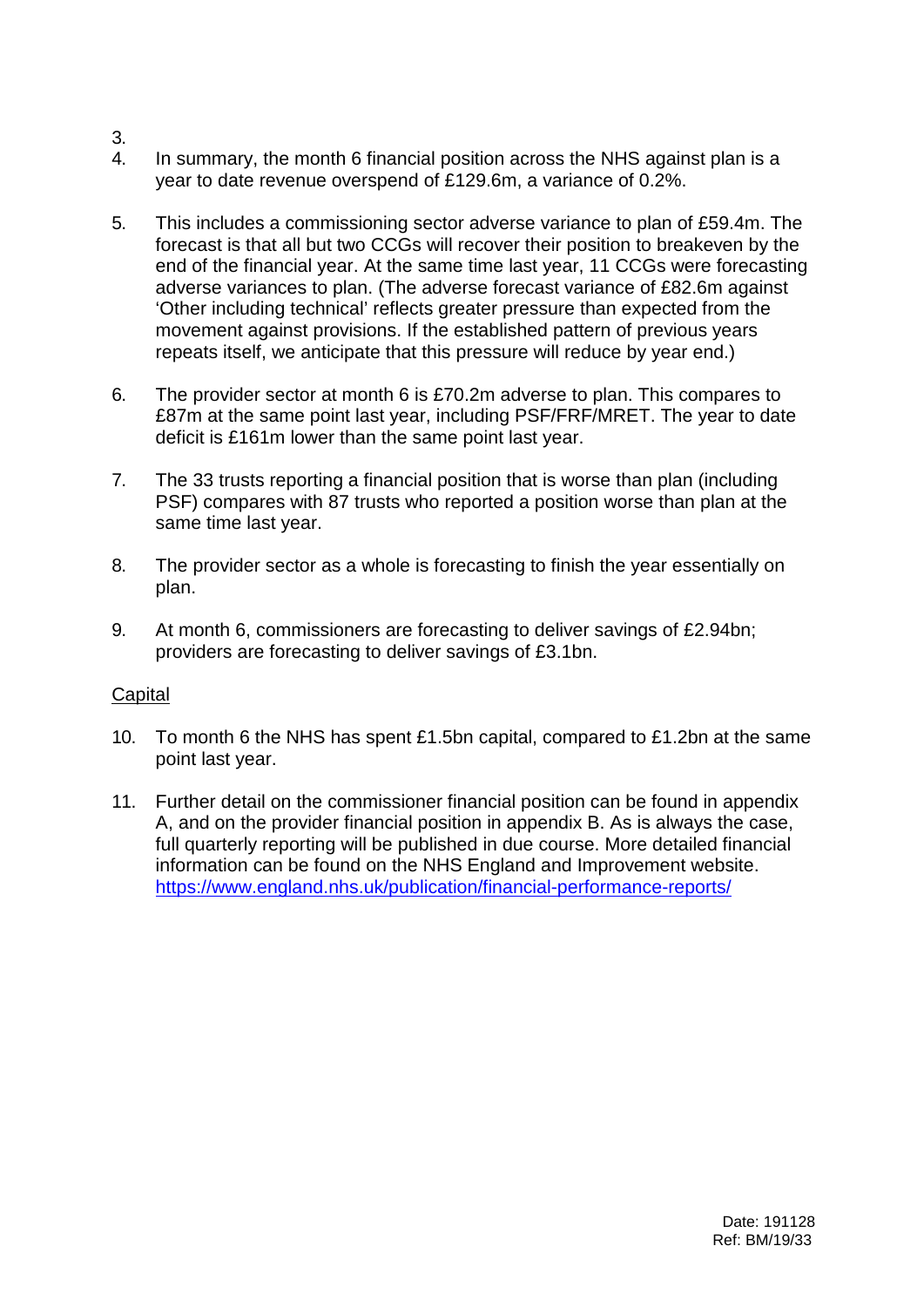### **APPENDIX A**

### **COMMISSIONER FINANCIAL PERFORMANCE Summary of Expenditure by Area of Commissioning**

|                                                       | <b>Year to Date Net Expenditure</b> |          |                    |               | <b>Forecast Net Expenditure</b> |           |                    |           |
|-------------------------------------------------------|-------------------------------------|----------|--------------------|---------------|---------------------------------|-----------|--------------------|-----------|
| <b>Net Expenditure</b>                                | Plan                                | Actual   | Under/(over) spend |               | Plan<br><b>Actual</b>           |           | Under/(over) spend |           |
|                                                       | £m                                  | £m       | £m                 | $\frac{9}{6}$ | £m                              | £m        | £m                 | $\%$      |
| <b>Clinical Commissioning Groups</b>                  |                                     |          |                    |               |                                 |           |                    |           |
| London                                                | 7,059.3                             | 7,068.3  | (9.0)              | (0.1%         | 14,234.8                        | 14,234.8  | 0.0                | 0.0%      |
| Midlands                                              | 8,096.3                             | 8,162.5  | (66.2)             | (0.8%         | 16,273.1                        | 16,273.1  | 0.0                | 0.0%      |
| East of England                                       | 4,849.5                             | 4,860.7  | (11.2)             | (0.2%         | 9,777.3                         | 9,777.3   | 0.0                | 0.0%      |
| North West                                            | 6,136.8                             | 6,172.5  | (35.7)             | (0.6%)        | 12,210.5                        | 12,210.5  | 0.0                | 0.0%      |
| North East and Yorkshire                              | 7,105.3                             | 7,101.5  | 3.8                | 0.1%          | 14,402.9                        | 14,402.9  | 0.0                | 0.0%      |
| South East                                            | 6,666.8                             | 6,691.3  | (24.5)             | (0.4%         | 13,420.1                        | 13,420.1  | 0.0                | 0.0%      |
| South West                                            | 4,289.4                             | 4,298.4  | (9.0)              | (0.2%)        | 8,557.3                         | 8,570.2   | (12.9)             | (0.2%)    |
| Commissioner Sustainability Fund                      | 0.0                                 | 0.0      | 0.0                | 0.0%          | 0.0                             | 0.0       | 0.0                | 0.0%      |
| Quality Premium / Other Central CCG                   | 0.0                                 | 0.0      | 0.0                | 0.0%          | 50.0                            | 50.0      | 0.0                | 0.0%      |
| <b>Total Local</b>                                    | 44,203.4                            | 44,355.2 | (151.8)            | (0.3%         | 88,926.0                        | 88,938.9  | (12.9)             | $(0.0\%)$ |
| <b>Direct Commissioning</b>                           |                                     |          |                    |               |                                 |           |                    |           |
| Specialised Commissioning                             | 8,982.0                             | 8,982.0  | 0.0                | 0.0%          | 19,035.2                        | 19,035.2  | 0.0                | 0.0%      |
| <b>Armed Forces</b>                                   | 33.9                                | 33.9     | 0.0                | 0.0%          | 78.4                            | 78.4      | 0.0                | 0.0%      |
| <b>Health and Justice</b>                             | 306.7                               | 306.7    | 0.0                | 0.0%          | 630.2                           | 630.4     | (0.2)              | $(0.0\%)$ |
| Primary Care & Secondary Dental                       | 2,571.7                             | 2,556.6  | 15.1               | 0.6%          | 5,261.9                         | 5,260.8   | 1.1                | 0.0%      |
| <b>Public Health</b>                                  | 502.3                               | 498.7    | 3.6                | 0.7%          | 1,161.0                         | 1,161.9   | (0.9)              | $(0.1\%)$ |
| <b>Total Direct Commissioning</b>                     | 12,396.6                            | 12,377.9 | 18.7               | 0.2%          | 26,166.7                        | 26,166.7  | 0.0                | 0.0%      |
| <b>Other (excluding Technical)</b>                    |                                     |          |                    |               |                                 |           |                    |           |
| <b>NHS England Running Costs</b>                      | 303.7                               | 282.7    | 21.0               | 6.9%          | 628.1                           | 611.6     | 16.5               | 2.6 %     |
| NHS England Central Programme Costs                   | 2,452.0                             | 2,379.2  | 72.8               | 3.0%          | 6,874.9                         | 6,808.5   | 66.4               | 1.0%      |
| CSUs                                                  | 2.0                                 | (3.6)    | 5.6                | 280.0%        | 2.0                             | 2.0       | 0.0                | 0.0%      |
| Legacy                                                | 0.0                                 | (0.1)    | 0.1                | 100.0%        | 15.0                            | 18.8      | (3.8)              | (25.3%)   |
| Other                                                 | 5.4                                 | 0.0      | 5.4                | 100.0%        | 1,104.0                         | 1,102.8   | 1.2                | 0.1%      |
| Movement on Central Cumulative underspend / (deficit) | 0.0                                 | 0.0      | 0.0                | 0.0%          | 0.0                             | 0.0       | 0.0                | 0.0%      |
| <b>Total Other (excluding Technical)</b>              | 2,763.1                             | 2,658.2  | 104.9              | 3.8%          | 8,624.0                         | 8,543.7   | 80.3               | 0.9%      |
| Sub Total (Excluding Central Technical & AME)         | 59,363.1                            | 59,391.3 | (28.2)             | $(0.0\%)$     | 123,716.7                       | 123,649.3 | 67.4               | 0.1%      |
| <b>Other (including Technical)</b>                    |                                     |          |                    |               |                                 |           |                    |           |
| AME                                                   | 50.0                                | 2.9      | 47.1               | 94.2%         | 100.0                           | 2.9       | 97.1               | 97.1%     |
| Technical                                             | (2.4)                               | (4.5)    | 2.1                | 87.5%         | 174.6                           | 107.0     | 67.6               | 38.7%     |
| <b>Total Other (including Technical)</b>              | 47.6                                | (1.6)    | 49.2               | 103.4 %       | 274.6                           | 109.9     | 164.7              | 60.0%     |
| <b>Executive Summary Total Net Expenditure</b>        | 59,410.8                            | 59,389.9 | 20.9               | 0.0%          | 123,991.4                       | 123,759.2 | 232.2              | 0.2%      |
|                                                       |                                     |          |                    |               |                                 |           |                    |           |
| Remove AME/ Technical items                           | (11.8)                              | 8.4      | (20.2)             |               | (25.4)                          | 52.1      | (77.5)             |           |
| <b>Total RDEL spend</b>                               | 59,351.3                            | 59,399.7 | (48.4)             | (0.1%         | 123,691.3                       | 123,701.4 | (10.1)             | $(0.0\%)$ |
| Remove ring-fenced (under)/over spend                 | (85.7)                              | (74.7)   | (11.0)             |               | (171.0)                         | (150.1)   | (20.9)             |           |
| <b>Total non-ring-fenced RDEL spend</b>               | 59.265.6                            | 59.325.0 | (59.4)             | $(0.1\%)$     | 123,520.3                       | 123,551.3 | (31.0)             | $(0.0\%)$ |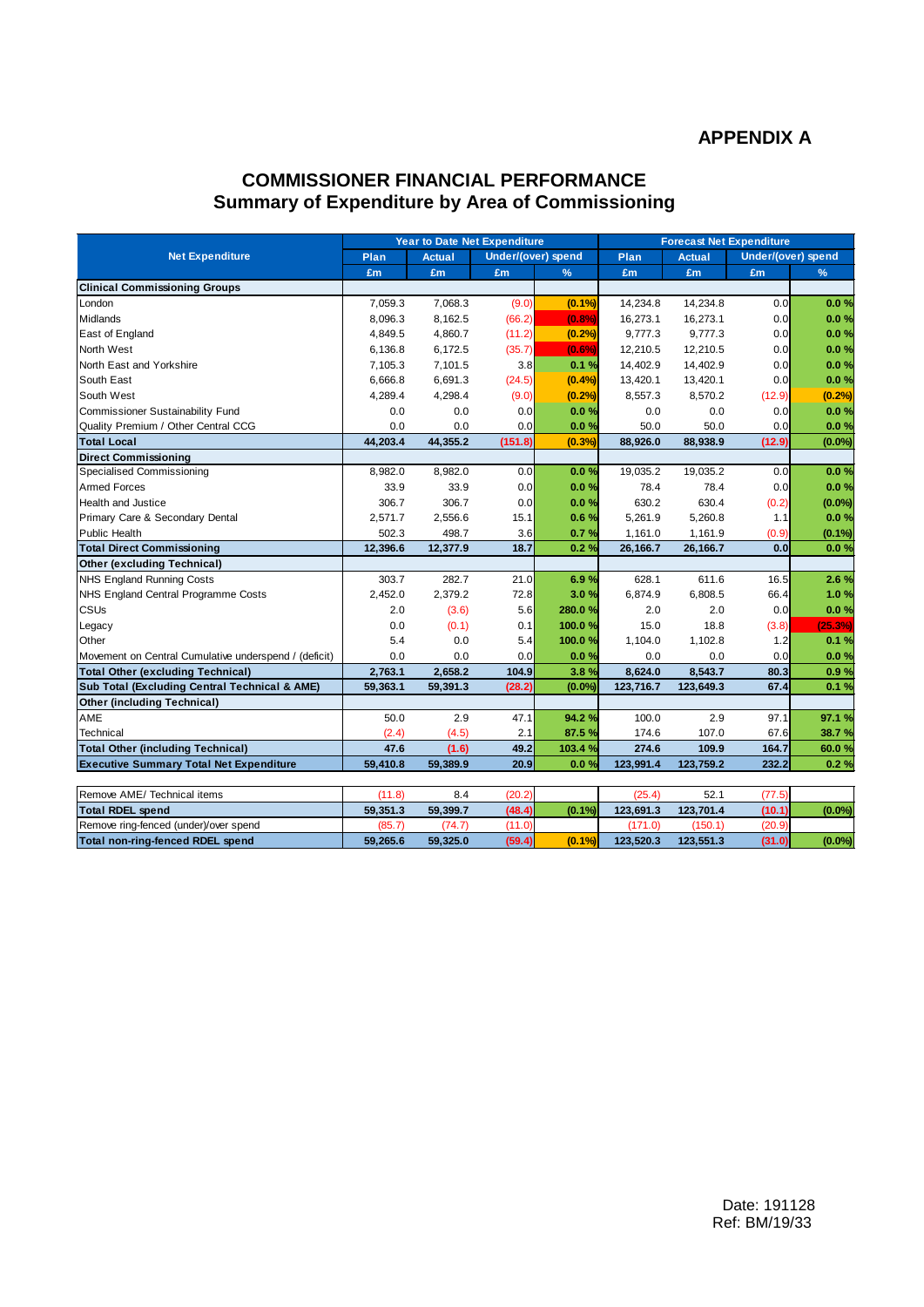## **PROVIDER FINANCIAL PERFORMANCE Financial performance overview by sector**

|                                                                                                   |                           | <b>Surplus / (Deficit) including CSF, PSF, FRF &amp; MRET</b> |                                     |                 |                         |          |                 |
|---------------------------------------------------------------------------------------------------|---------------------------|---------------------------------------------------------------|-------------------------------------|-----------------|-------------------------|----------|-----------------|
| <b>Adjusted Financial Position - Surplus / (Deficit) - By Sector</b><br>including PSF, FRF & MRET | No of<br><b>Providers</b> |                                                               | <b>Year to Date Net Expenditure</b> |                 | <b>Forecast Outturn</b> |          |                 |
|                                                                                                   |                           | <b>Plan</b>                                                   | <b>Actual</b>                       | <b>Variance</b> | Plan                    | Forecast | <b>Variance</b> |
|                                                                                                   |                           | Em                                                            | Em                                  | £m              | £m                      | Em       | Em              |
| <b>Acute</b>                                                                                      | 130                       | (1,054.2)                                                     | (1, 143.6)                          | (89.4)          | (568.6)                 | (671.9)  | (103.3)         |
| <b>IAmbulance</b>                                                                                 | 10                        | 1.3                                                           | 3.9                                 | 2.6             | 11.2                    | 11.4     | 0.2             |
| Community                                                                                         | 16                        | 8.3                                                           | 11.6                                | 3.3             | 29.9                    | 30.8     | 0.9             |
| Mental Health                                                                                     | 53                        | 22.2                                                          | (20.9)                              | (43.1)          | 131.7                   | 134.8    | 3.1             |
| Specialist                                                                                        | 17                        | (4.4)                                                         | (12.2)                              | (7.8)           | 33.6                    | 46.0     | 12.4            |
| Total - Control total basis Surplus / (Deficit)                                                   | 226                       | (1,026.8)                                                     | (1, 161.2)                          | (134.4)         | (362.2)                 | (448.9)  | (86.7)          |
| Technical adjustments including uncommitted PSF, FRF & MRET                                       |                           | 29.3                                                          | 93.5                                | 64.2            | 80.4                    | 128.9    | 48.5            |
| Grand Total - Adjusted Financial Position - Surplus / (Deficit)                                   |                           | (997.5)                                                       | (1,067.7)                           | (70.2)          | (281.8)                 | (320.0)  | (38.2)          |